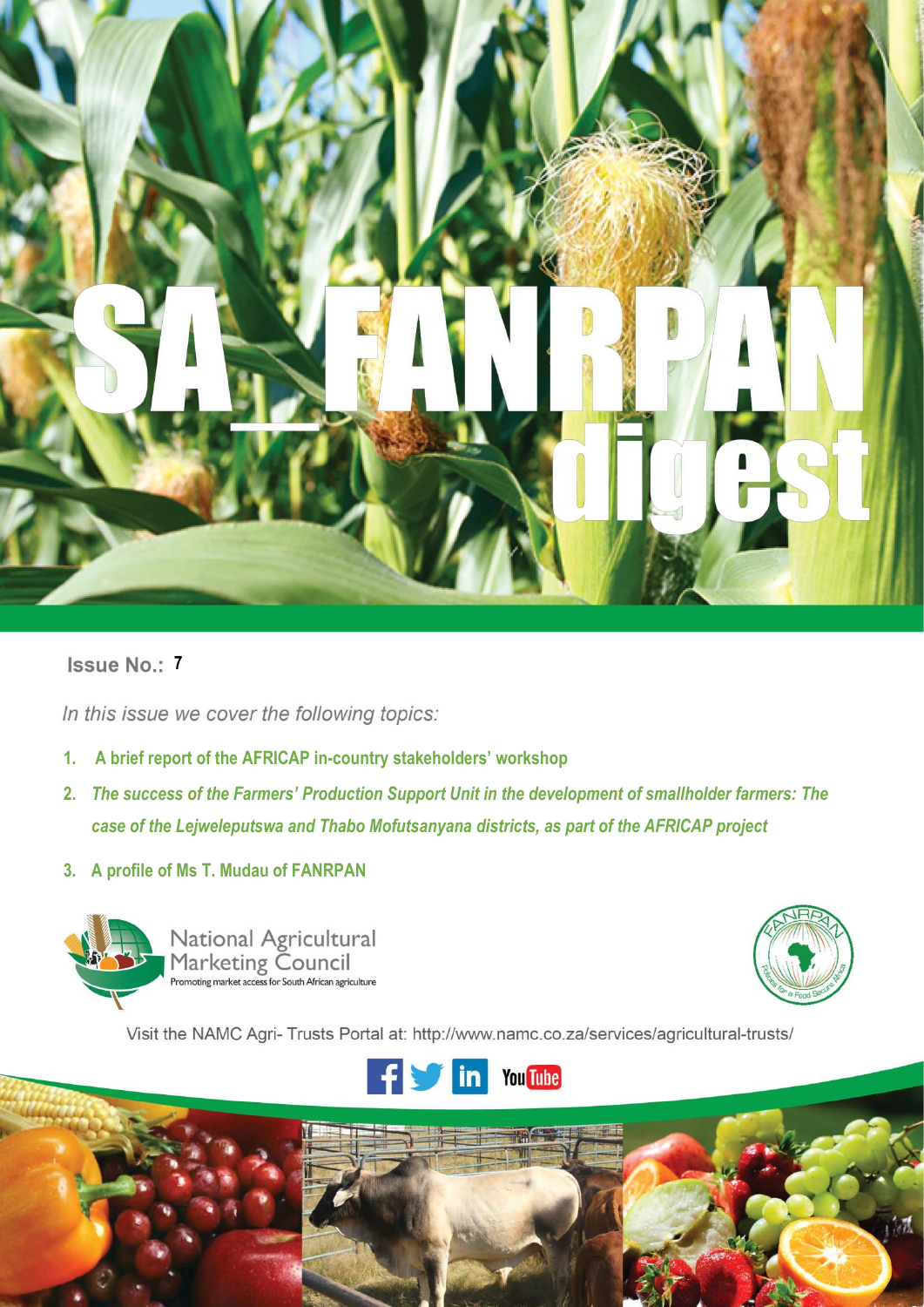*FANRPAN Digest is a monthly report that is produced by the National Agricultural Marketing Council through the Agricultural Industry Trusts Division. The publication aims to communicate developments as they happen within the Food Agriculture Natural Resource Policy Analysis Networks (FANRPAN). This issue focuses on the following topics: (i) Brief report of the AFRICAP in-country stakeholders' workshop; (ii) The success of the Farmers' Production Support Unit in the development of smallholder farmers: The case of the Lejweleputswa and Thabo Mofutsanyana district, as part of the AFRICAP project; and (iii) A profile of Ms T Mudau of FANRPAN. The division has three digests which cover FANRPAN, Agricultural Transformation and Agricultural Industry Trusts. FANRPAN Digest reports on the monthly key developments coming from the operations of FANRPAN as co-ordinated by the NAMC.*

**Contributors to this Issue:**

Ms Nomantande Yeki Mr Elekanyani Nekhavhambe Mr Lucius Phaleng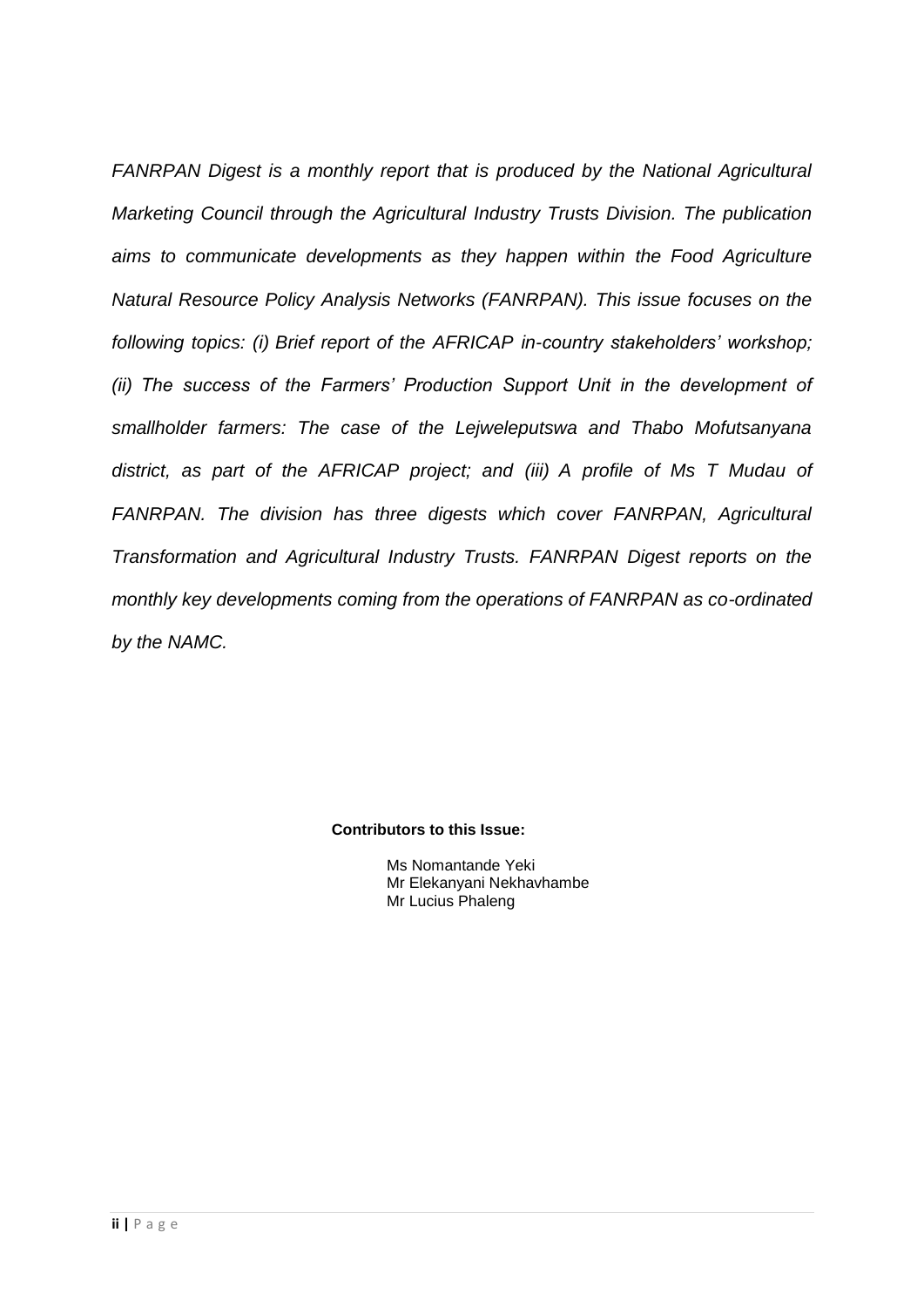# **1. A BRIEF REPORT OF THE AFRICAP IN-COUNTRY STAKEHOLDERS' WORKSHOP**

### **By**

#### **Nomantande Yeki**



**Figure 1:** AFRICAP in-country stakeholders' workshop participants

#### **1.1. Introduction**

Stakeholder engagement and stakeholder management are arguably the most critical ingredients for successful project delivery. Stakeholder workshops help the participant to understand more about the people who will be affected by the project, which in turn enables the participants to plan communication and engagement strategies ahead of implementation.

On 14 and 15 February 2019, the National Agricultural Marketing Council (NAMC), which is the South African node hosting institution for the Food, Agriculture and Natural Resources Policy Analysis Network (FANRPAN), hosted the "Agricultural and Food-System Resilience: Increasing Capacity and Advising Policy (AFRICAP)" in-country stakeholders' workshop in Bloemfontein, Free State Province.

The key stakeholders in attendance included representatives from the University of the Free State, Provincial Department of Rural Development and Land Reform (DRDLR), Provincial Department of Agriculture and Rural Development, FANRPAN, NAMC, and Leeds University. The purpose of this workshop was to create a platform for key stakeholders to discuss the way forward in terms of the implementation of the AFRICAP programme and agree on the roles and responsibilities of the stakeholders.

#### **1.2. Overview of the presentations delivered**

The line of speakers was opened by an overview of the project. This overview highlighted that this programme aims to identify and implement evidence-based policy pathways to facilitate the development of sustainable, productive, climatesmart agricultural systems to meet food security and economic development needs.

Interestingly, researchers have analysed climate data from 26 weather stations around the country. Of those, 23 showed that the average annual maximum and minimum temperatures have increased by 1.5 ºC over the past four decades, and as such, the number of warmer days has increased more than the number of cooler days. In this regard, a presentation was given that covered climate change work within the Free State Province, including a number of adaptation strategies.

Furthermore, a talk was given on Special Agricultural Zones (SAZs), mainly focusing on three districts of the Free State Province, namely the Thabo Mofutsanyane, Xhariep and Lejweleputswa district municipalities. It was highlighted that SAZs deal specifically with the Farmer Production Support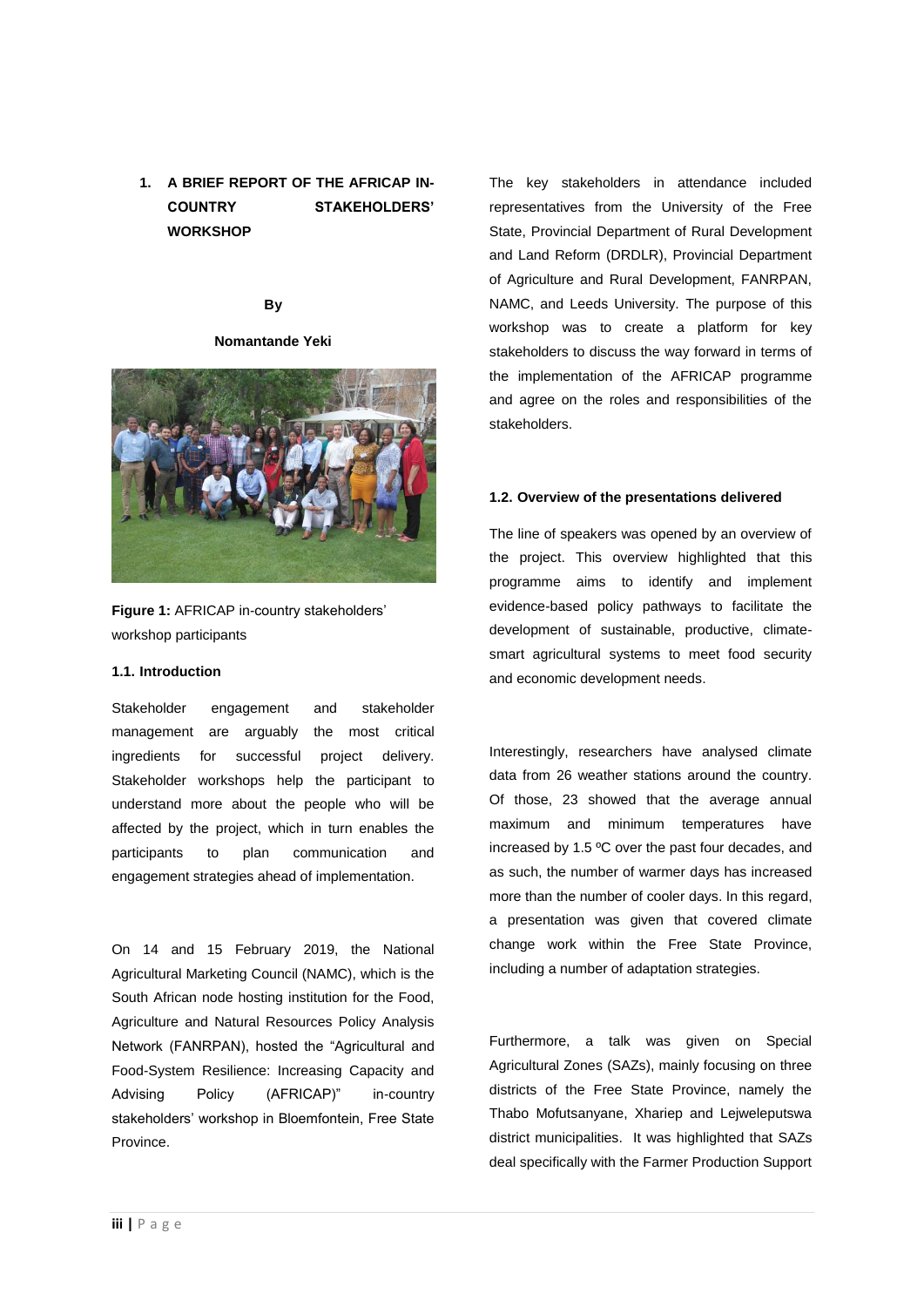Units (FPSUs) which feed into the AgriParks in the Free State Province.

A recap was given of the scenarios workshop held in November 2018, aimed at putting all stakeholders on par with developments. In the case of South Africa, the key threats to the agri-food system were outlined, and the uncertainty of land reform issues and climate change were the key scenarios developed.

In addition, there was a presentation on the project plans to conduct household surveys which aim to evaluate the vulnerability of households to climate change through agriculture production systems, food and nutrition security. The surveys also aim to collect information about households, farming systems, nutrition and their response to climate shocks. The methodology to be used include mixed method designs which will include both the smallholder and commercial farmers focusing on priority crops comprised of maize, soybeans, potatoes, deciduous fruits and livestock. Within the same presentation, all the roles and responsibilities of the key stakeholders were discussed.

Among the presentations was a brief discussion on the use of theatre to communicate and inform policy advocacy through the use of media platforms such as YouTube and drama. The last speaker deliberated on the progress of the AgriParks in the province. The AgriParks are progressing well, despite challenges like funding and vandalism in some communities.

#### **1.3. Conclusion and way forward**

In conclusion, the objectives of the engagement were met, which included creating a platform for key stakeholders to discuss the way forward in terms of the implementation of the AFRICAP programme and to agree on the roles and responsibilities of each stakeholder.

*A detailed report will be available on the NAMC website at <https://www.namc.co.za/>*

**2. THE SUCCESS OF FARMERS' PRODUCTION SUPPORT UNIT IN THE DEVELOPMENT OF SMALLHOLDER FARMERS: THE CASE OF THE LEJWELEPUTSWA AND THABO MOFUTSANYANA DISTRICTS, AS PART OF THE AFRICAP PROJECT**

## **By**

#### **Elekanyani Nekhavhambe and Lucius Phaleng**

#### **2.1. Introduction**

As part of the AFRICAP programme, the NAMC, Department of Rural Development and Land Reform (DRDLR) and University of Leeds representatives conducted a site visit (on 27 and 28 February 2019) to the Farmers' Support Unit (FSP) in the Lejweleputswa and Thabo Mofutsanyana district municipalities. The purpose of these site visits was to gain insight into, and a better understanding of, the construction and existing infrastructure to support the development of smallholder farmers and households interested in agriculture within the districts concerned.

This article was inspired by the work that the South African government is doing in developing infrastructure support within rural villages. Good progress cannot be undermined but needs to be known and commended.

## **2.2. The success story of the Sediba and Makgolokweng FSPUs**

#### **2.2.1. Sediba FSPU**

The DRDLR has initiated the installation of irrigation infrastructure, a Farmer Support Production Unit (FPSU) facility and a water pumping station in the Sediba village of the Lejweleputswa district. The project focuses on the following construction initiatives: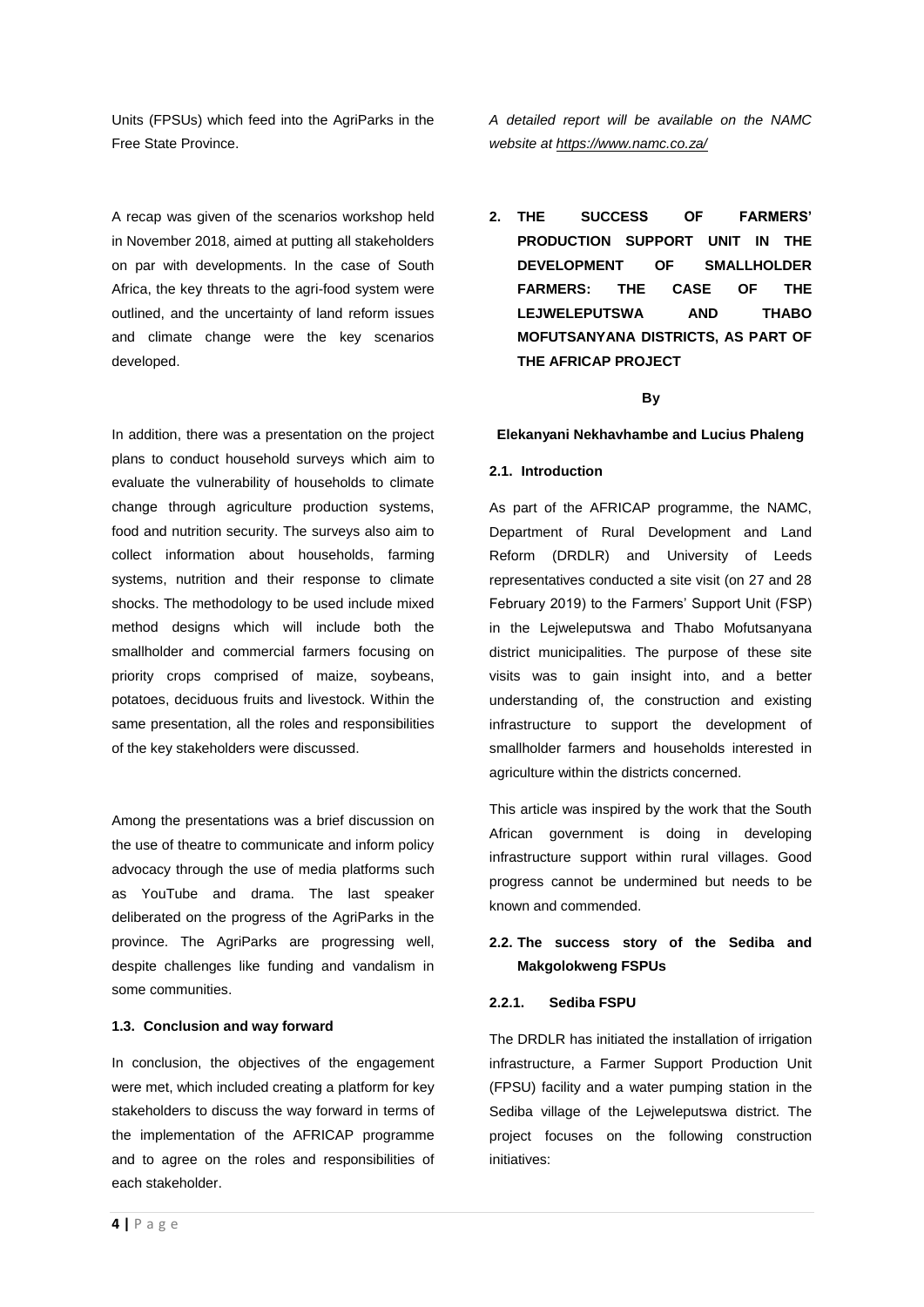(ii) Floppy sprinkler irrigation - There are two irrigation systems, both of which serve the production of lucerne hay for the feeding of livestock animals in the surrounding areas, as well as vegetable production. The first floppy sprinkler irrigation system will operate on 26 ha of land for lucerne hay production, while the second will operate on 5ha of land for vegetable production. Flood irrigation - The third irrigation installation has been completed and will operate on 6 ha of land for lucerne hay production.



**Figure 1**: A photo showing the Sediba floppy sprinkler irrigation system

(ii) Water pump station - The water pump station was completed with three pump engines. The station is part of the FSU's assets and will be servicing three sections (26 ha of lucerne using floppy irrigation, 5 ha of vegetables and 6 ha of flood irrigation) around the village.



**Figure 3:** A photo showing the Sediba water pumping station

(iii) Farmer Support Production Unit - The FSPU is also under construction, with most of the work being almost complete, and is inclusive of a storage facility for lucerne hay and offices for various functions.

This FSPU will in future be the best centre for the provision of farmers' inputs, relevant equipment and training of farmers in the community.

#### **2.2.2. Makgolokweng FSPU**

The Makgolokweng Farmer Support Production Unit (FSPU) of the Thabo Mofutsanyane district was strategically implemented not far from the Special Economic Zones (SEZs) of the district. This FSPU is already in utilisation. To date, it has advanced mechanisation that supports the local farmers in the district, and it is run by a well-established secondary co-operative.



**Figure 4:** A photo of an advanced combine harvester for Makgolokweng FSPU

The same FSPU has already procured farm inputs to support the local farmers in the coming season. Their main crop specialisations are soybeans, maize and wheat, which are also responsible for the capacity-building of farmers:

- Training of farmers in financial management*;*
- Assisting farmers with market readiness, including packaging and market linkages; and
- Training members of the secondary cooperative on all equipment within the FSPU.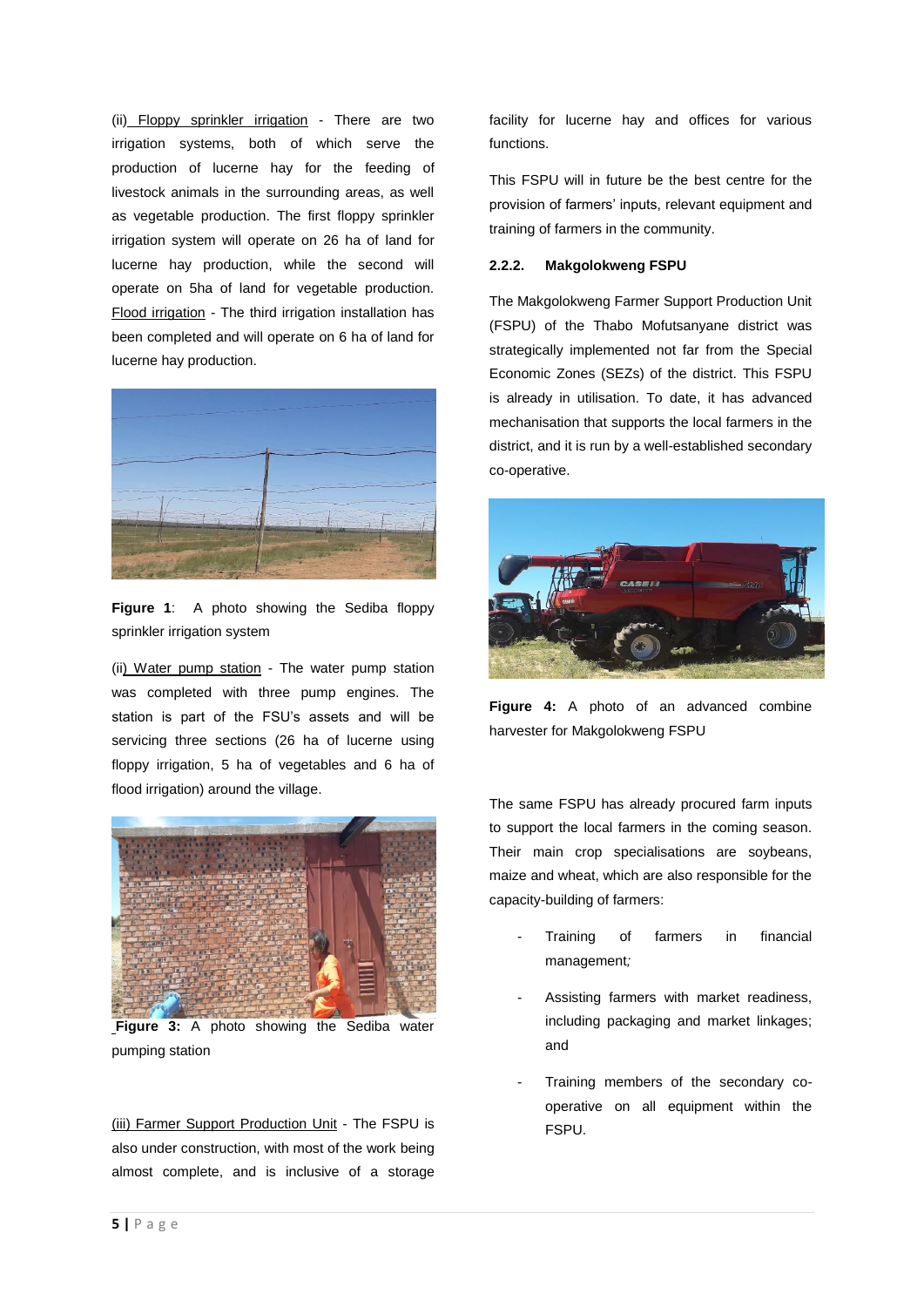The FPSU supports both smallholder and commercial farmers, especially when it comes to the leasing of machinery.



**Figure 5:** A photo of tractors

#### **2.3. Conclusion**

There is no doubt that FPSUs are becoming a fundamental pillar to the success of rural villagers in the agricultural sector. More support for these FPSUs will be positive for smallholder development.

#### **3. A PROFILE OF MS T. MUDAU OF FANRPAN**

**By** 

**Nomantande Yeki**



*Figure 6: NAMC colleagues awarding Ms T. Mudau of FANRPAN a graduate completion certificate*

Ms Tsiko Mudau is from Venda in the Limpopo Province. She holds a Bachelor of Science in Nutrition from the University of Venda and is registered with the Health Professions Council of South Africa (HPCSA). She is committed to helping

people eat well and lead healthy lifestyles. Following a recruitment process by the NAMC, in October 2017 she was deployed at the Food, Agriculture and Natural Resources Policy Analysis Network (FANRPAN) as a nutrition intern for one year.

During her internship, her roles included supporting the implementation of the Agriculture to Nutrition (ATONU) Project under the Agricultural Sensitive Nutrition (NSA) entity. The project was implemented in two African countries, namely Tanzania and Ethiopia. She later worked on the Biennial Review Report (BRR) Project, which was aimed at the implementation of the Malabo declaration, accelerating agricultural growth and transformation for shared prosperity and improved livelihoods. On the BRR project, she was responsible for looking at the key areas of strong performance of each country and the key areas for development. In addition, her roles included identifying funding opportunities and compiling a project funding proposal. One of the lessons she draws from her Internship is working closely with farmers and linking agriculture with nutrition. One of her highlights includes developing a Tanzanian recipe book with her supervisor, Ms Bertha.

In October 2018, upon completing her internship, Ms Mudau was retained by FANRPAN. She then joined an entity called Climate Smart Agriculture (CSA). Her role in the CSA Programme is to go beyond her career and engage herself in every activity that is done by FANRPAN, encompassing Policy, Research and Network. In her current position, she has helped to organise a successful COMESA NDC Regional Training Workshop and Policy Dialogue, which was held from 12 to 16<sup>h</sup> November 2018 in the Mbabane, Kingdom of Eswatini (Swaziland). Furthermore, she works on creating the organisational Develop Web blurb and providing secretariat services for the SADC when the FANR Directorate holds joint planning meetings profiling eminent African women. Lastly, she does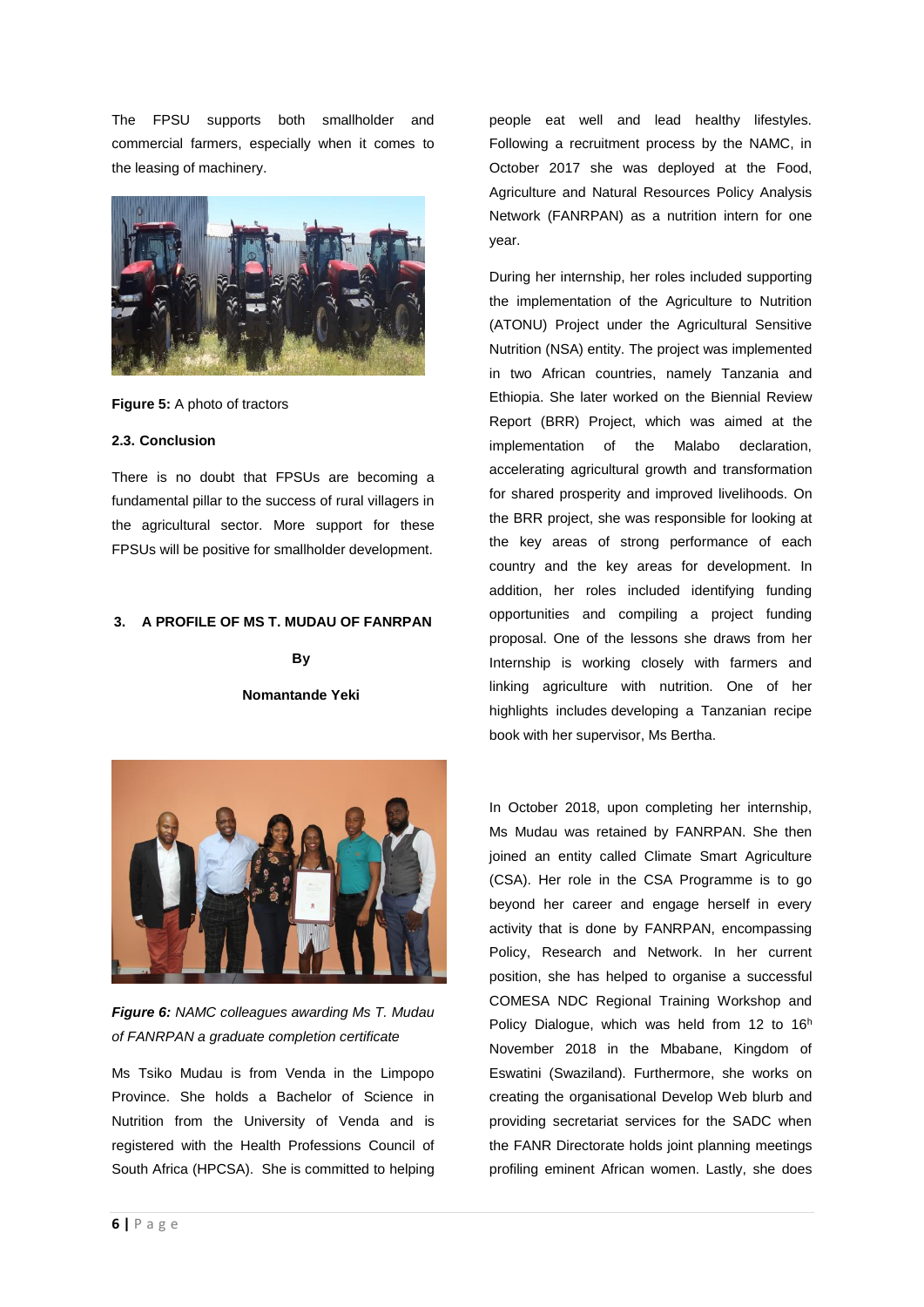research on the food and nutrition strategies of all SADC countries, as well as smart foods for nutrition and economic empowerment for Malawi, Ghana, Tanzania and Namibia.

This year she plans to enrol for a Master's degree in Nutrition. The NAMC wishes this young, vibrant and professional lady all the best in her future endeavours. It is through individuals like Ms Mudau that agriculture shall be linked to nutrition.